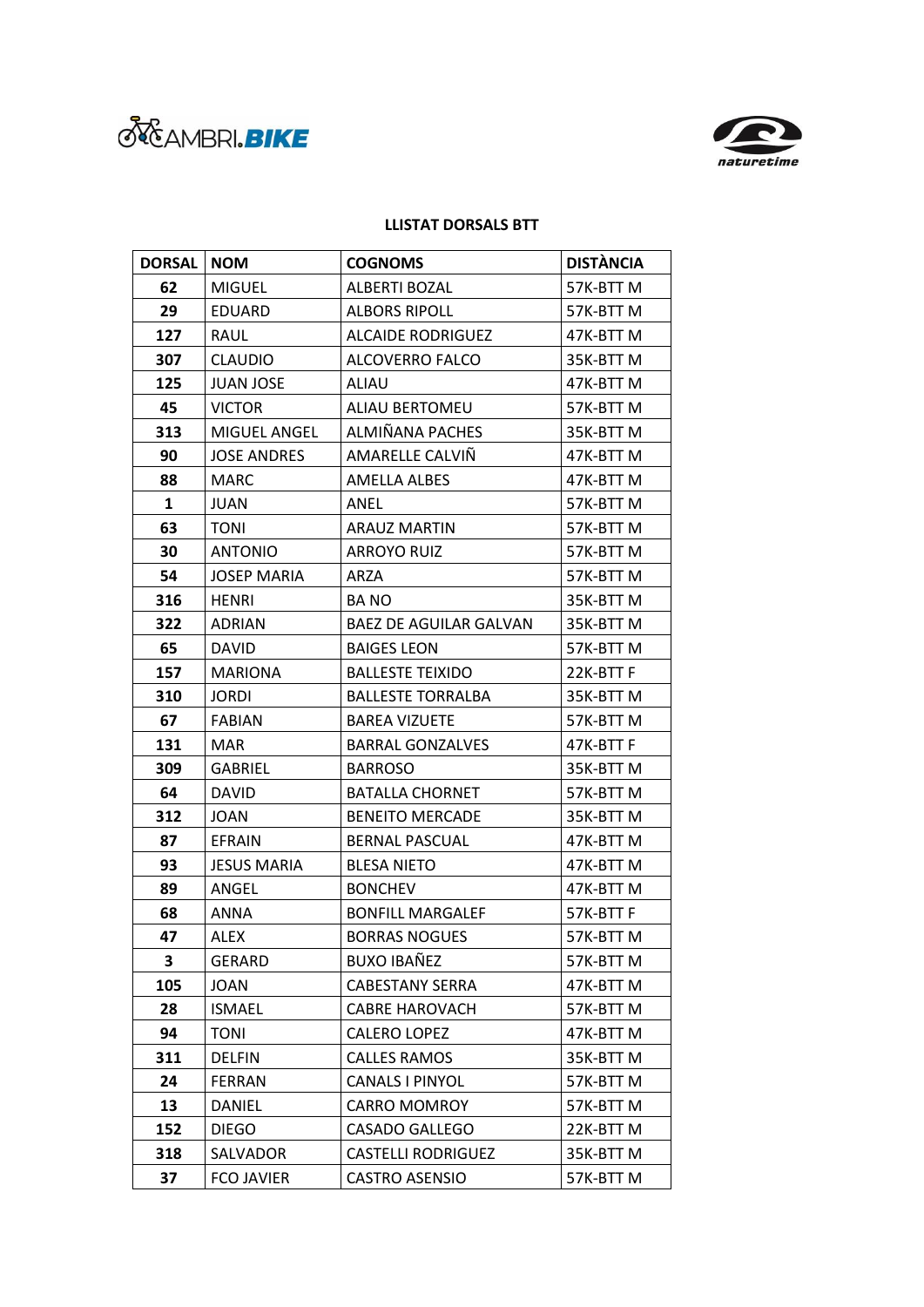| 129            | LY.                 | <b>CASTRO DENUC</b>       | 47K-BTT F |
|----------------|---------------------|---------------------------|-----------|
| 21             | ALBERT              | <b>CLIMENT FORES</b>      | 57K-BTT M |
| 314            | <b>MARTIN</b>       | <b>CONDE LOPEZ</b>        | 35K-BTT M |
| 114            | NOEL                | <b>CORTES ANDREU</b>      | 47K-BTT M |
| 44             | <b>JOSE LUIS</b>    | <b>CORTES BALLESTER</b>   | 57K-BTT M |
| 100            | <b>VANINA</b>       | <b>COYARD</b>             | 47K-BTTF  |
| 113            | <b>JORDI</b>        | <b>DALMAU PURROY</b>      | 47K-BTT M |
| 103            | <b>GERARD</b>       | ESQUERDA RIBERA           | 47K-BTT M |
| 38             | GAIZKA              | <b>ESTEBANEZ GONZALEZ</b> | 57K-BTT M |
| 155            | MARIA JOSE          | <b>FANTOVA RIO</b>        | 22K-BTT F |
| 317            | JOSE MARIA          | <b>FARNOS MARSAL</b>      | 35K-BTT M |
| 5              | CARLOS              | <b>FERNANDEZ MARTIN</b>   | 57K-BTTM  |
| 52             | <b>JESUS</b>        | <b>FOJ ALEGRE</b>         | 57K-BTT M |
| 58             | ALBERT              | <b>FONT ALDAZ</b>         | 57K-BTT M |
| 109            | <b>EDGAR</b>        | FONT DE RUBINAT GARCIA    | 47K-BTT M |
| 320            | CARLA               | <b>GARCIA</b>             | 35K-BTT F |
| 46             | <b>ADOLFO</b>       | <b>GARCIA MARTINEZ</b>    | 57K-BTT M |
| 23             | <b>JORDI</b>        | <b>GARCIA PASCUAL</b>     | 57K-BTT M |
| 49             | <b>ALBERT</b>       | <b>GASULL SUCH</b>        | 57K-BTT M |
| 108            | <b>DAVID</b>        | <b>GIRALDO</b>            | 47K-BTT M |
| 57             | <b>JOSE MARIA</b>   | <b>GOMEZ MURILLO</b>      | 57K-BTT M |
| 66             | <b>JOSE ANTONIO</b> | <b>GONZALEZ CORBACHO</b>  | 57K-BTT M |
| 153            | JAUME MARIUS        | <b>GONZALVO BIELSA</b>    | 22K-BTT M |
| 154            | <b>NORA</b>         | <b>GONZALVO TORRENS</b>   | 22K-BTT F |
| 9              | WALTER              | <b>GRAS FERNANDEZ</b>     | 57K-BTT M |
| 133            | <b>FRANCISCO</b>    | <b>GUERRA SABATER</b>     | 47K-BTT M |
| 19             | <b>JOSE MANUEL</b>  | <b>GUILLEN LOPEZ</b>      | 57K-BTT M |
| 43             | LOBO                | <b>GUILLEN PEREZ</b>      | 57K-BTT M |
| $\overline{2}$ | RAUL                | <b>GUIMET VILLALBA</b>    | 57K-BTTM  |
| 59             | <b>ROBERTO</b>      | <b>IGLESIAS DELGADO</b>   | 57K-BTTM  |
| 315            | ARANTZA             | <b>IRASTORZA BATUECAS</b> | 35K-BTTF  |
| 10             | <b>LETICIA</b>      | <b>JIMENEZ GUERRERO</b>   | 57K-BTTF  |
| 41             | <b>ANTONI</b>       | JOANMARTI I SANTIAGO      | 57K-BTT M |
| 321            | <b>ISAURA</b>       | <b>JUNCOSA FILELLA</b>    | 35K-BTTF  |
| 16             | JORDI               | <b>KILCHHERR</b>          | 57K-BTTM  |
| 123            | <b>IVAN</b>         | LACUEVA COMAS             | 47K-BTTM  |
| 48             | <b>JORDI</b>        | <b>LAPEIRA BORRAS</b>     | 57K-BTTM  |
| 60             | RAMON               | LLEVADOT LLAURADO         | 57K-BTT M |
| 126            | <b>ROBERTO</b>      | <b>MALTISOTTO</b>         | 47K-BTTM  |
| 34             | MIGUEL ANGEL        | <b>MARIN</b>              | 57K-BTT M |
| 134            | <b>ALBERT</b>       | <b>MARIN</b>              | 47K-BTTM  |
| 151            | DAVID               | <b>MARIN</b>              | 22K-BTT M |
| 99             | <b>HECTOR</b>       | <b>MARQUILLES SIERRA</b>  | 47K-BTT M |
| 35             | <b>CRISTIAN</b>     | <b>MARTIN GARCIA</b>      | 57K-BTTM  |
| 305            | RAUL                | MARTINEZ DELGADO          | 35K-BTT M |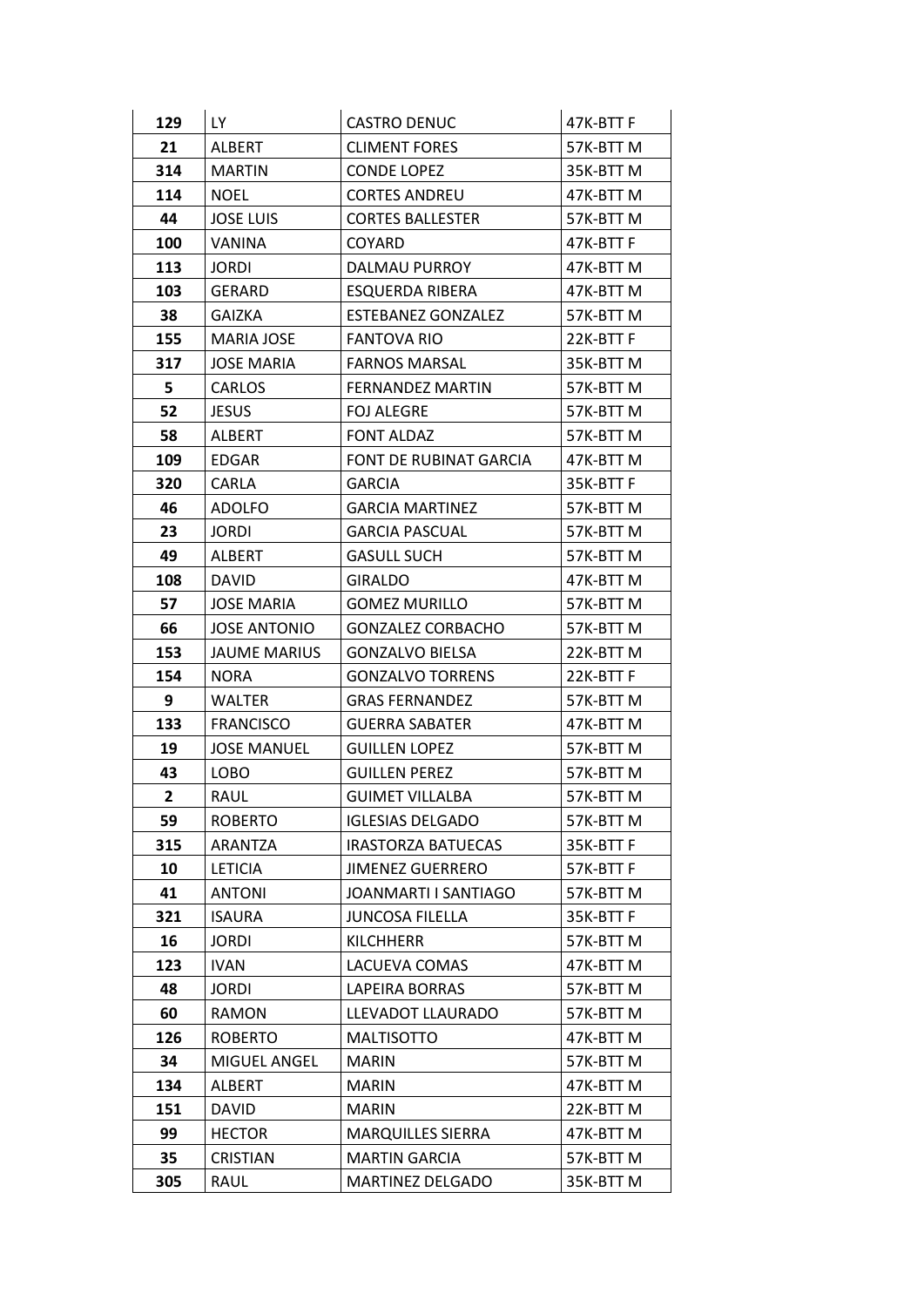| 304 | <b>JUAN JOSE</b>   | <b>MARTINEZ MARTINEZ</b> | 35K-BTT M |
|-----|--------------------|--------------------------|-----------|
| 40  | <b>FRANCESC</b>    | <b>MARTOS MONTSERRAT</b> | 57K-BTT M |
| 56  | ARNAU              | MASSIP GUZMAN            | 57K-BTTM  |
| 4   | JORDI              | <b>MENDEZ FERRERO</b>    | 57K-BTT M |
| 121 | <b>DANIEL</b>      | <b>MILA QUIROS</b>       | 47K-BTTM  |
| 31  | ALBERT             | <b>MONFORT BEL</b>       | 57K-BTT M |
| 308 | <b>MIGUEL</b>      | <b>MORENO GOMEZ</b>      | 35K-BTT M |
| 42  | <b>JOSE LUIS</b>   | MUÑOZ BUENO              | 57K-BTT M |
| 96  | <b>ALFREDO</b>     | <b>MUR ANDREU</b>        | 47K-BTT M |
| 53  | <b>CORINA</b>      | <b>NEGOITA DEDU</b>      | 57K-BTTF  |
| 95  | <b>GABRIEL</b>     | OLARIA JUNCOSA           | 47K-BTT M |
| 115 | <b>ALBERT</b>      | <b>OLLE PLANA</b>        | 47K-BTTM  |
| 107 | <b>IGNACIO</b>     | <b>OMELLA TIGEL</b>      | 47K-BTT M |
| 33  | JOAN               | PAGO TORDERA             | 57K-BTT M |
| 50  | <b>ESTEVE</b>      | PALLAROLS JOSA           | 57K-BTT M |
| 11  | PERE               | <b>PARES MORROS</b>      | 57K-BTT M |
| 110 | <b>JULI</b>        | PAU SOLA                 | 47K-BTTM  |
| 91  | <b>FELIPE</b>      | PEIRO IBAÑEZ             | 47K-BTT M |
| 116 | <b>RUBEN</b>       | PEÑA FERNANDEZ           | 47K-BTT M |
| 86  | <b>OSCAR URIEL</b> | PERDOMO TRUJILLO         | 47K-BTT M |
| 132 | <b>IVAN</b>        | PIÑEIRO GARCIA           | 47K-BTT M |
| 122 | <b>JORDI</b>       | PONT RODRIGUEZ           | 47K-BTTM  |
| 20  | <b>RUBEN</b>       | PORTOLES MORGADO         | 57K-BTT M |
| 55  | <b>ALBERTO</b>     | POVEDA AGUDO             | 57K-BTT M |
| 7   | <b>GERMAN</b>      | <b>PRATS MARTINEZ</b>    | 57K-BTTM  |
| 36  | PABLO              | PUGA ORTEGA              | 57K-BTT M |
| 61  | <b>MIQUEL</b>      | <b>PULIDO PI</b>         | 57K-BTTM  |
| 92  | JORDI              | <b>QUERALT PAREDES</b>   | 47K-BTT M |
| 302 | <b>ADRIAN</b>      | <b>RAMIREZ RUIZ</b>      | 35K-BTTM  |
| 303 | <b>OSCAR</b>       | <b>RAMIREZ RUIZ</b>      | 35K-BTT M |
| 118 | ADELINA            | RAMIREZ VENDRELL         | 47K-BTT F |
| 106 | <b>ALEX</b>        | <b>RIBES MARTINEZ</b>    | 47K-BTTM  |
| 32  | <b>JORDI</b>       | RIBO BARBERA             | 57K-BTT M |
| 51  | <b>JORDI</b>       | RODERO SERRANO           | 57K-BTTM  |
| 39  | <b>MARC</b>        | <b>RODRIGUEZ</b>         | 57K-BTTM  |
| 119 | <b>JORDI</b>       | RODRIGUEZ OLIVER         | 47K-BTT M |
| 6   | <b>ALBERTO</b>     | RODRIGUEZ SANJUAN        | 57K-BTT M |
| 112 | <b>ROMA</b>        | ROIG MANERO              | 47K-BTT M |
| 104 | <b>JUAN M</b>      | ROMERO CHACON            | 47K-BTTM  |
| 26  | AARON              | <b>RUIZ REVERTE</b>      | 57K-BTT M |
| 102 | SANTI              | SABATE FERRAN            | 47K-BTTM  |
| 17  | <b>JORDI</b>       | SALVADO                  | 57K-BTT M |
| 18  | ORIOL              | SALVADO                  | 57K-BTT M |
| 14  | ADRIAN             | SANCHEZ LLEDO            | 57K-BTT M |
| 8   | <b>JOSE</b>        | SANDE BAÑA               | 57K-BTT M |